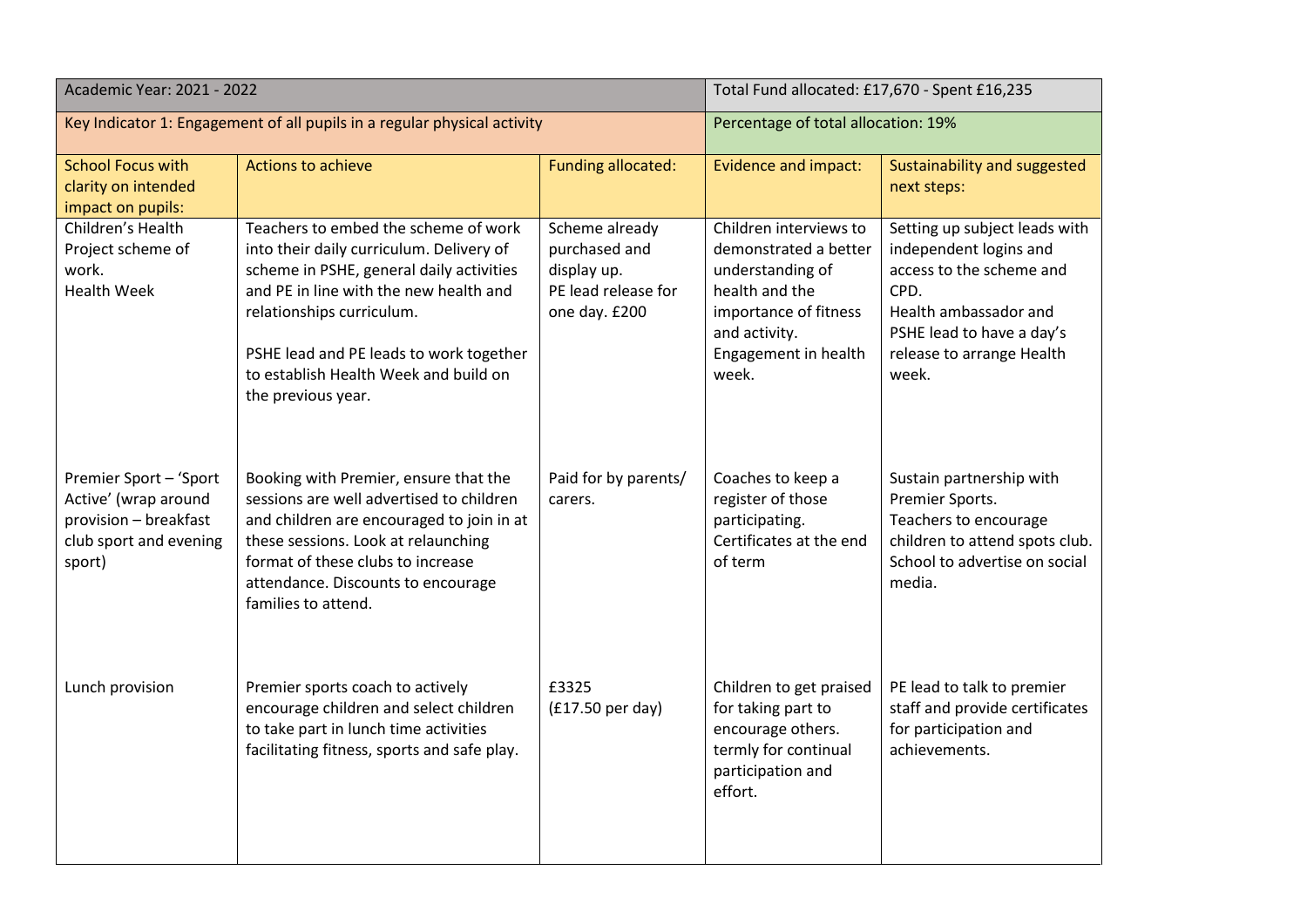| PE display in school hall<br>to advertise to children<br>opportunities at school<br>for physical activity.          | Release time to generate a display<br>encompassing pupil's views from PE<br>deep dive - focus on a way to ensure all<br>children are engaged in a target and<br>celebrate success within the school.                                   | Free | Eye catching display.                                                                                                         | PE lead to review and update<br>the PE board.                                                                           |
|---------------------------------------------------------------------------------------------------------------------|----------------------------------------------------------------------------------------------------------------------------------------------------------------------------------------------------------------------------------------|------|-------------------------------------------------------------------------------------------------------------------------------|-------------------------------------------------------------------------------------------------------------------------|
| <b>National Fitness Day</b>                                                                                         | All children in Fairfield to take part in<br>HITT work out circuit for 20 minutes.                                                                                                                                                     | Free | Photos displayed in<br>school to celebrate<br>the achievements of<br>the children. Children<br>to be inspired to keep<br>fit. | PE lead to continue to<br>organise annually.                                                                            |
| Joe Wicks school<br>fitness initiative                                                                              | All classes to take part in a Joe Wicks live<br>HITT workout additional to PE sessions.<br>Teachers to use online bank of short<br>work out sessions within their classroom<br>or PE warm ups. PE leads to remind<br>teachers of this. | Free | Photos displayed in<br>school to celebrate<br>the achievements of<br>the children. Children<br>to be inspired to keep<br>fit. | PE lead to continue to look<br>out for events to take part in<br>and encourage teachers to<br>include this in sessions. |
| Community clubs to<br>work with the school to<br>encourage children to<br>take part in out of<br>school activities. | Contact the local clubs- stay in regular<br>contact. Look at getting clubs to send<br>promotional leaflets or information in<br>and attend a summer fair or school<br>sports fair to promote activity outside of<br>school.            | Free | Clubs advertise in the<br>school office.<br>More children taking<br>part in after school<br>sport.                            | PE lead to contact local clubs<br>and speak to them about<br>advertising.                                               |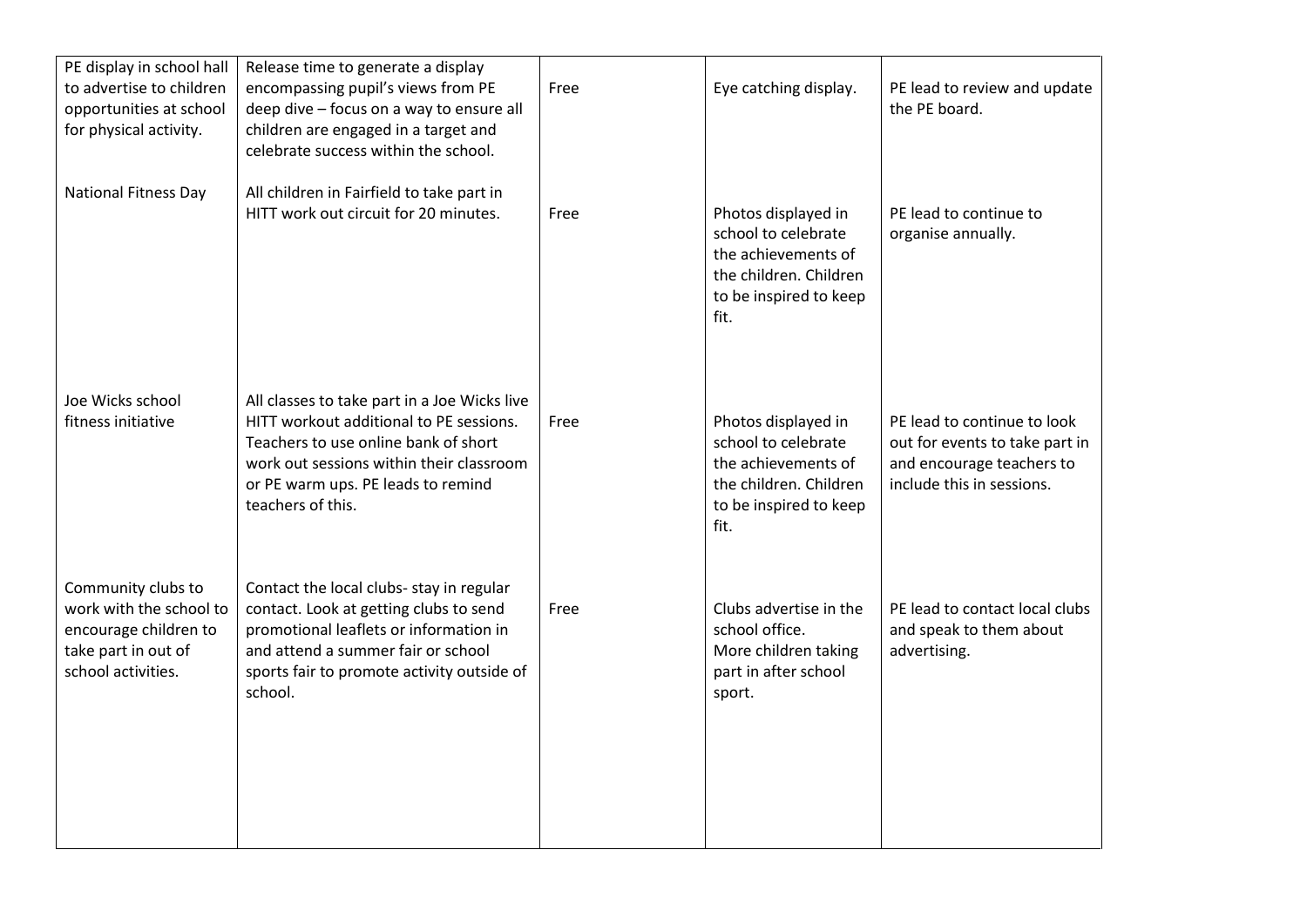| Key Indicator 2: The profile of PE and Sport being raised across the school as a tool for<br>whole school improvement                                                                                    |                                                                                                                                                                                                                  | Percentage of total allocation: 0%               |                                                                                                                                                                                                                                                                     |                                                                                                                                                                                           |
|----------------------------------------------------------------------------------------------------------------------------------------------------------------------------------------------------------|------------------------------------------------------------------------------------------------------------------------------------------------------------------------------------------------------------------|--------------------------------------------------|---------------------------------------------------------------------------------------------------------------------------------------------------------------------------------------------------------------------------------------------------------------------|-------------------------------------------------------------------------------------------------------------------------------------------------------------------------------------------|
| <b>School Focus with</b><br>clarity on intended<br>impact on pupils:                                                                                                                                     | <b>Actions to achieve</b>                                                                                                                                                                                        | <b>Funding allocated:</b>                        | <b>Evidence and impact:</b>                                                                                                                                                                                                                                         | Sustainability and suggested<br>next steps:                                                                                                                                               |
| Childrens' Health<br>Project                                                                                                                                                                             | Teachers to embed the scheme of work<br>into their daily curriculum. Delivery of<br>scheme in PSHE, general daily activities<br>and PE in line with the new health and<br>relationships curriculum. Health week. | PE leader release to<br>organise Health<br>week. | Children interviews to<br>demonstrated a better<br>understanding of<br>health and the<br>importance of fitness<br>and activity.                                                                                                                                     | Add to the display and use<br>characters in sporting events<br>to remind the children of the<br>project. Other subject leads<br>(PSHE, Science, DT)<br>Health week planning -<br>release. |
| Celebration assembly<br>once a term to ensure<br>the whole school is<br>aware of the<br>importance of PE and<br>Sport and to encourage<br>all pupils to aspire to<br>being involved in the<br>assembles. | Achievements celebrated in weekly<br>celebration assembly (progress and<br>enthusiasm in PE from each class and<br>any competition results)                                                                      | Free                                             | Children to be<br>presented with a<br>certificate and<br>photographed for the<br>PE display wall.<br>Building confidence in<br>pupils, raising<br>engagement.<br>Look at presenting a<br>certificate for each<br>CHP character each<br>term for each year<br>group. | PE lead to collect names and<br>record these termly. Print off<br>certificates<br>Continue to celebrate<br>achievements in Fridays<br>celebration assemblies                              |
| Role models - local<br>sporting personalities<br>so pupils can identify<br>with success and aspire<br>to be a local sporting<br>hero                                                                     | Athlete visit organised, fundraising pages<br>set up. Sports activities and assembly<br>organised by PE leads.                                                                                                   | Paid for by<br>fundraising.                      | Pictures to go into the<br>school newsletter and<br>on the school's<br>website and social<br>media.                                                                                                                                                                 | Visit to happen, PE leads to<br>celebrate the day on social<br>media and tapestry.<br>Organise spending on new<br>equipment.                                                              |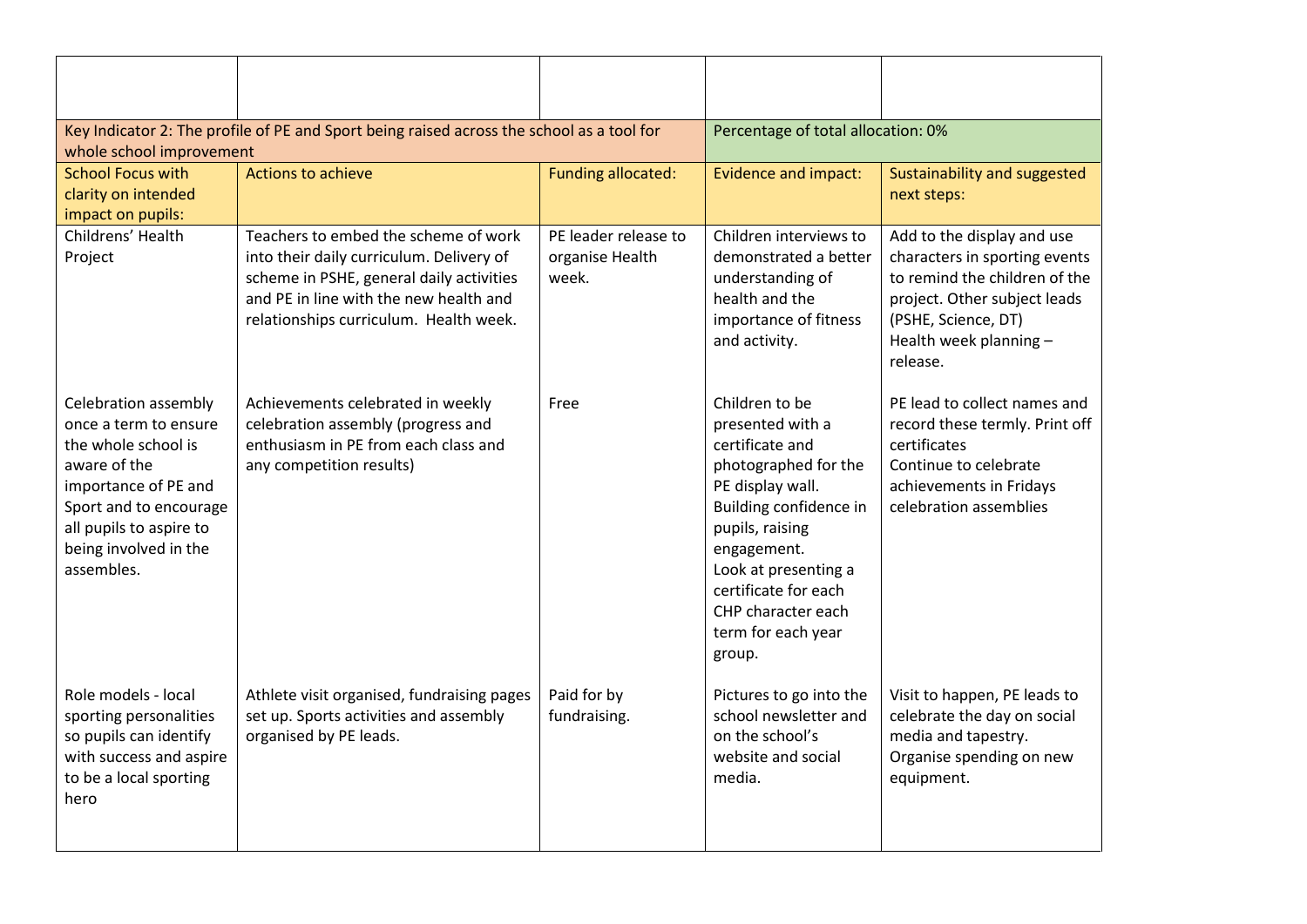| <b>Federsation Events-</b><br>(Boss Hog, London<br>Marathon runners).<br>PE and Sport    | Staff members to look at a virtual event<br>or relay like our virtual sports day to<br>encourage team spirit.<br>Key Indicator 3: Increased confidence, knowledge and skills of all teaching staff in teaching              | N/A                              | After the event the<br>participating staff to<br>be celebrated in<br>assembly showing<br>their medals and<br>achievements<br>Percentage of total allocation: 27% | PE and head TA to discuss<br>events.                                                                            |
|------------------------------------------------------------------------------------------|-----------------------------------------------------------------------------------------------------------------------------------------------------------------------------------------------------------------------------|----------------------------------|------------------------------------------------------------------------------------------------------------------------------------------------------------------|-----------------------------------------------------------------------------------------------------------------|
| <b>School Focus with</b><br>clarity on intended<br>impact on pupils:                     | Actions to achieve                                                                                                                                                                                                          | <b>Funding allocated:</b>        | <b>Evidence and impact:</b>                                                                                                                                      | Sustainability and suggested<br>next steps:                                                                     |
| Team teaching with<br>Premier sports coaches                                             | EYFS and Yr1 team teach morning PE<br>sessions. Meet with coach and identify<br>areas and plans to increase confidence.                                                                                                     | Free partnership<br>with Premier | PE lead to get coaches<br>to work with teachers<br>to increase<br>confidence.                                                                                    | PE lead to speak to teachers<br>and coaches and review<br>impact.                                               |
| CPD sessions for<br>teachers-                                                            | PE co-ordinator to advertise to staff and<br>identify teachers this could benefit.<br>PE coordinator to book staff onto CPD.<br>Aim for 3 members of staff over the year<br>Enrol and attend sessions at the<br>conference. | Free courses, £400<br>supply     | Teachers to report<br>back to the PE<br>coordinator and use<br>relevant training<br>within PE sessions.                                                          | Continue to look at local CPD<br>offer and arrange for staff<br>members to attend.<br>Look for online training. |
| Enrichment<br>afternoons-teachers to<br>observe children taking<br>part in new sports to | PE coach to organise with PE leads year<br>groups for enrichment. Pick sports such<br>as curling, fencing, archery not covered<br>in curriculum                                                                             | £1500                            | Photographs of<br>children taking part in<br>the enrichment<br>session to encourage                                                                              | Book yearly and review<br>which sports were a success.                                                          |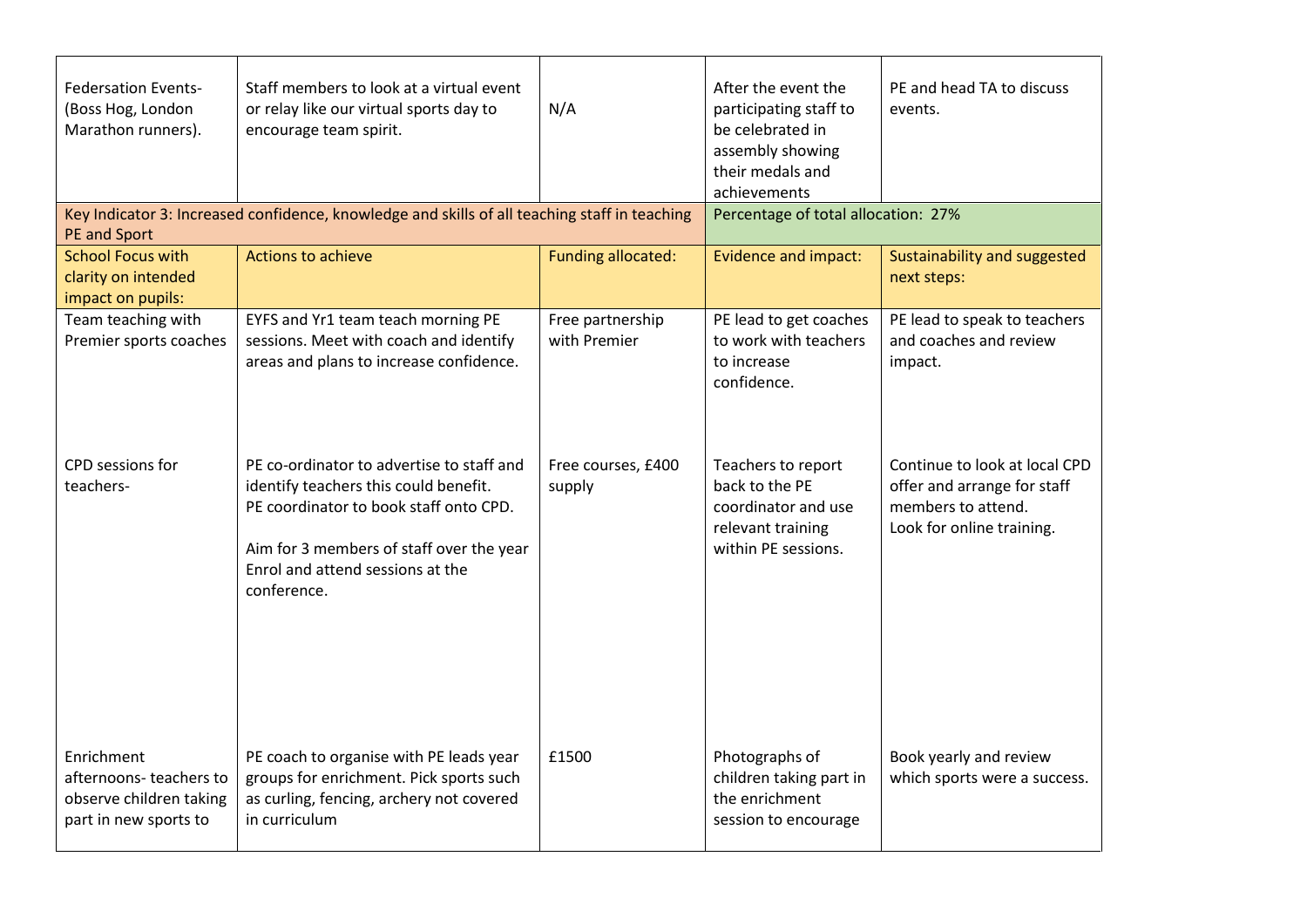| implement in their PE<br>planning.<br>PE planning folders for<br>each year group.                                                                                                       | PE leads to organise observations in<br>other schools to identify a scheme of<br>work to purchase for all year groups<br>(identified as an area of development in  | £800 release<br>Schemes vary<br>between £2000 one<br>off and £575 yearly | children to attend<br>after school clubs.<br>Teachers to use new<br>knowledge for<br>improved PE planning<br>and delivery or PE.<br>Evidence will be the<br>folder with bank of<br>plans.                                                                                                         | PE lead to organise release<br>time to get this done.                                                                                |
|-----------------------------------------------------------------------------------------------------------------------------------------------------------------------------------------|--------------------------------------------------------------------------------------------------------------------------------------------------------------------|--------------------------------------------------------------------------|---------------------------------------------------------------------------------------------------------------------------------------------------------------------------------------------------------------------------------------------------------------------------------------------------|--------------------------------------------------------------------------------------------------------------------------------------|
| PE coordinators from<br>both schools to carry<br>out staff observation<br>drop in sessions to<br>ensure high quality PE<br>lessons and to provide<br>support and advice to<br>teachers. | PE deep dive).<br>Deep dive conducted in September,<br>action plan put in place. PE leads to now<br>spend time on release to organise and<br>action points raised. | costs. To be<br>investigated<br>supply cost                              | Improved confidence<br>in planning<br>Debriefs to be shared<br>with staff and SLT and<br>added to staff docs<br>and build an action<br>plan for PE. Improved<br>confidence in teaching<br>PE. Support with<br>planning and delivery<br>of PE. Informing the<br>CPD of staff within the<br>school. | Teachers to have regular<br>drop in observations to<br>ensure high quality delivery<br>of PE and support with new<br>scheme of work. |
|                                                                                                                                                                                         | Key Indicator 4: Broader experience of a range of sports and activities offered to all pupils                                                                      |                                                                          | Percentage of total allocation: 50%                                                                                                                                                                                                                                                               |                                                                                                                                      |
| <b>School Focus with</b><br>clarity on intended<br>impact on pupils:                                                                                                                    | <b>Actions to achieve</b>                                                                                                                                          | <b>Funding allocated:</b>                                                | <b>Evidence and impact:</b>                                                                                                                                                                                                                                                                       | Sustainability and suggested<br>next steps:                                                                                          |
| Enrichment days - All<br>year groups have<br>access to at least two<br>enrichment sessions                                                                                              | Booked in dates on Thursday mornings<br>with Premier Sport to run Year group<br>enrichment sessions. New sports that<br>are not provided in the curriculum.        | See above                                                                | All Children in the<br>school will have access<br>to sports and dance<br>sessions that they                                                                                                                                                                                                       | Continue to book annually,<br>booking a variety of sports<br>and dance.                                                              |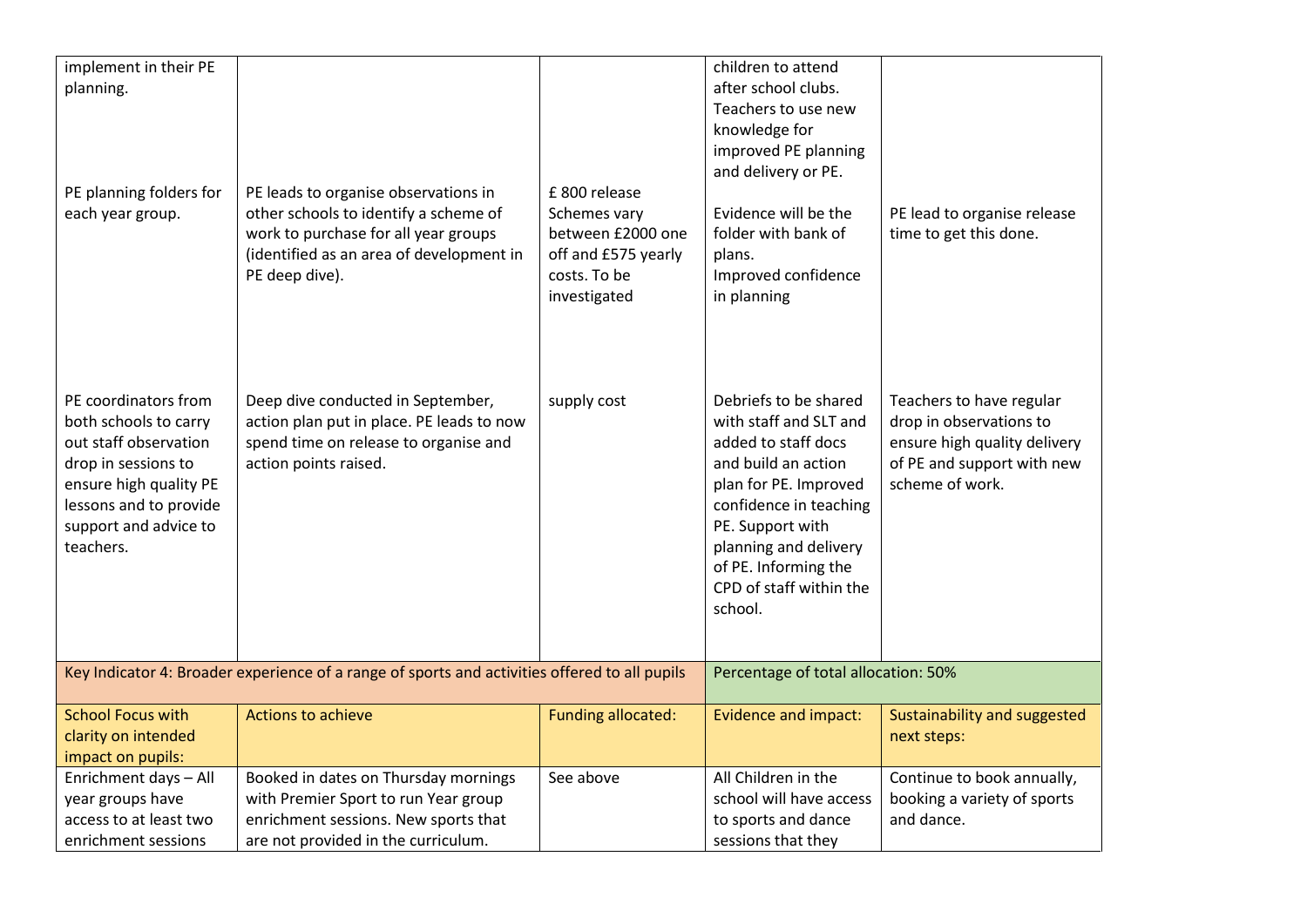|                                                                                 |                                                                                                                                                                                                                                                                                                                                                                                                                 |                                                                                                                      | would, hopefully<br>inspiring the children<br>to continue to engage<br>in these activities both<br>in and outside school.                                                                  |                                                                                                                                                                     |
|---------------------------------------------------------------------------------|-----------------------------------------------------------------------------------------------------------------------------------------------------------------------------------------------------------------------------------------------------------------------------------------------------------------------------------------------------------------------------------------------------------------|----------------------------------------------------------------------------------------------------------------------|--------------------------------------------------------------------------------------------------------------------------------------------------------------------------------------------|---------------------------------------------------------------------------------------------------------------------------------------------------------------------|
| Dance enrichment<br>leading to showdown.                                        | Arranged as part of the premier package.<br>Two classes each term take part in 10<br>weeks of dance enrichment leading to<br>the opportunity to perform in a local<br>theatre.                                                                                                                                                                                                                                  | £2660                                                                                                                | Children to perform<br>on a stage. Photos to<br>be shared in school<br>newsletter.                                                                                                         | Review success after first<br>showdown and then<br>continue so all classes get a<br>turn.                                                                           |
| Improve the lunchtime<br>provision for children<br>by introducing games<br>box. | PE coordinator to monitor games box for<br>each year group to be taken outside at<br>lunchtimes. Lunch time supervisors to be<br>encouraged to lead this to begin with.                                                                                                                                                                                                                                         | $£1000 - replacing$<br>equipment when<br>necessary.                                                                  | Children to be able to<br>be involved in<br>competitive games<br>and active games<br>during lunch times.<br>Engaging pupils who<br>may not take part in<br>other lunch time<br>activities. | One MDSA to be in charge of<br>putting out equipment and<br>engaging children to use. PE<br>lead to meet with MDSA to<br>evaluate success and reorder<br>equipment. |
| Outdoor equipment<br>and facilities.                                            | PE coordinator to complete an inventory<br>for take ten equipment. Order any<br>equipment that can be replaced or<br>replenish the stock. Staff to have keys to<br>storage to ensure that children have<br>access to sports equipment during<br>afternoon take ten as well as the<br>adventure playground.<br>PE lead to investigate the possibility of<br>installing new equipment e.g. mini gym<br>equipment. | £5000 - long term to<br>development to<br>enable us to develop<br>wider range of<br>school<br>extracurricular clubs. | Children to be<br>engaged in physical<br>play during take 10<br>sessions, increasing<br>physical activity<br>participation.                                                                | PE lead to investigate the<br>long term goal of gym<br>equipment. Fundraising<br>events to help pay for the<br>costing of this.                                     |
| Year 2 visit to Pipers<br>Vale gymnastics centre                                | PE coordinator to arrange visit with the<br>gymnastics coaches to support the PE                                                                                                                                                                                                                                                                                                                                | £150                                                                                                                 | Children to be<br>provided with the<br>opportunity to try out                                                                                                                              | PE lead to rebook with<br>Pipers Vale.                                                                                                                              |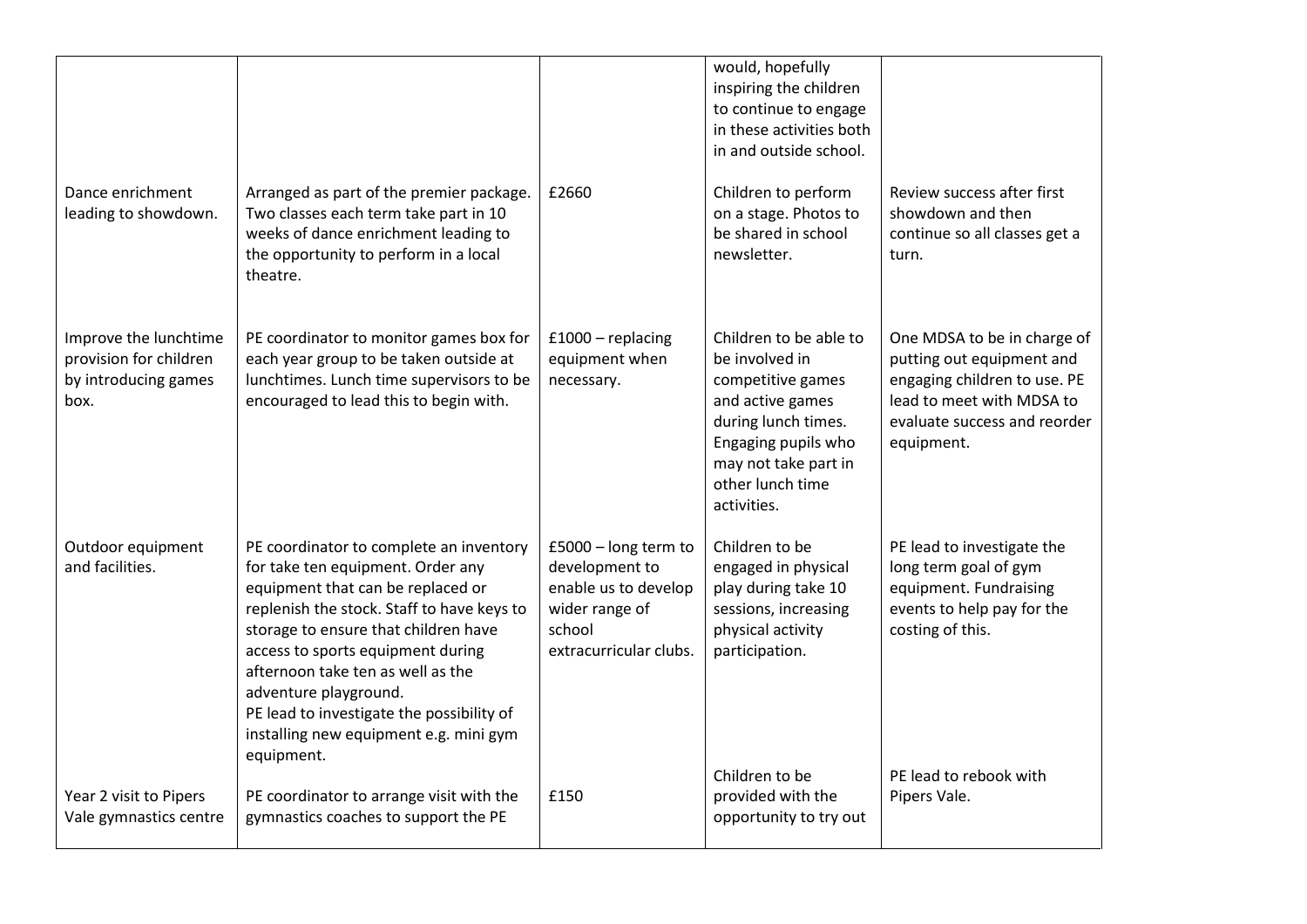| (If trips are viable at<br>this point)                                                            | sessions and in preparation for the steps<br>competition in spring term.                                              |                           | gymnastic equipment<br>unavailable in school.<br>Increased engagement<br>in PE lessons focusing<br>on Gymnastics.<br>Children inspired may<br>wish to take up the<br>opportunity to attend |                                                                                                                                                                                                                      |
|---------------------------------------------------------------------------------------------------|-----------------------------------------------------------------------------------------------------------------------|---------------------------|--------------------------------------------------------------------------------------------------------------------------------------------------------------------------------------------|----------------------------------------------------------------------------------------------------------------------------------------------------------------------------------------------------------------------|
|                                                                                                   |                                                                                                                       |                           | the Gymnastics after<br>school club.<br>Identified children to                                                                                                                             | Review the structure of                                                                                                                                                                                              |
| Premier sports after<br>school provision. (extra<br>curricular)                                   | PE coordinator to arrange with range of<br>clubs with Premier sport to which<br>parents can book onto.                | Parent funded             | be offered place at<br>extracurricular club.<br>Registers to be kept to<br>identify participants<br>and attendance.<br>Termly rotate the<br>place to other<br>identified children.         | clubs, looking at making<br>them more accessible. PE<br>lead to evaluate benefits of<br>this termly and rebook with<br>premier if we see a benefit.<br>Try and engage PP children<br>through match funded<br>places. |
|                                                                                                   | Key Indicator 5: Increased participation in competitive sport                                                         |                           | Percentage of total allocation: 4%                                                                                                                                                         |                                                                                                                                                                                                                      |
| <b>School Focus with</b><br>clarity on intended<br>impact on pupils:                              | <b>Actions to achieve</b>                                                                                             | <b>Funding allocated:</b> | <b>Evidence and impact</b>                                                                                                                                                                 | School Focus with clarity on<br>intended impact on pupils:                                                                                                                                                           |
| Lunchtime club and<br>after school clubs'<br>preparation to<br>compete in school<br>competitions. | Children to be encouraged by premier<br>sports coaches and teachers to take part<br>in organised lunch time sessions. | See above                 | Teachers to keep<br>register and a record<br>of children taking part.                                                                                                                      | To engage children in<br>competitive sports.                                                                                                                                                                         |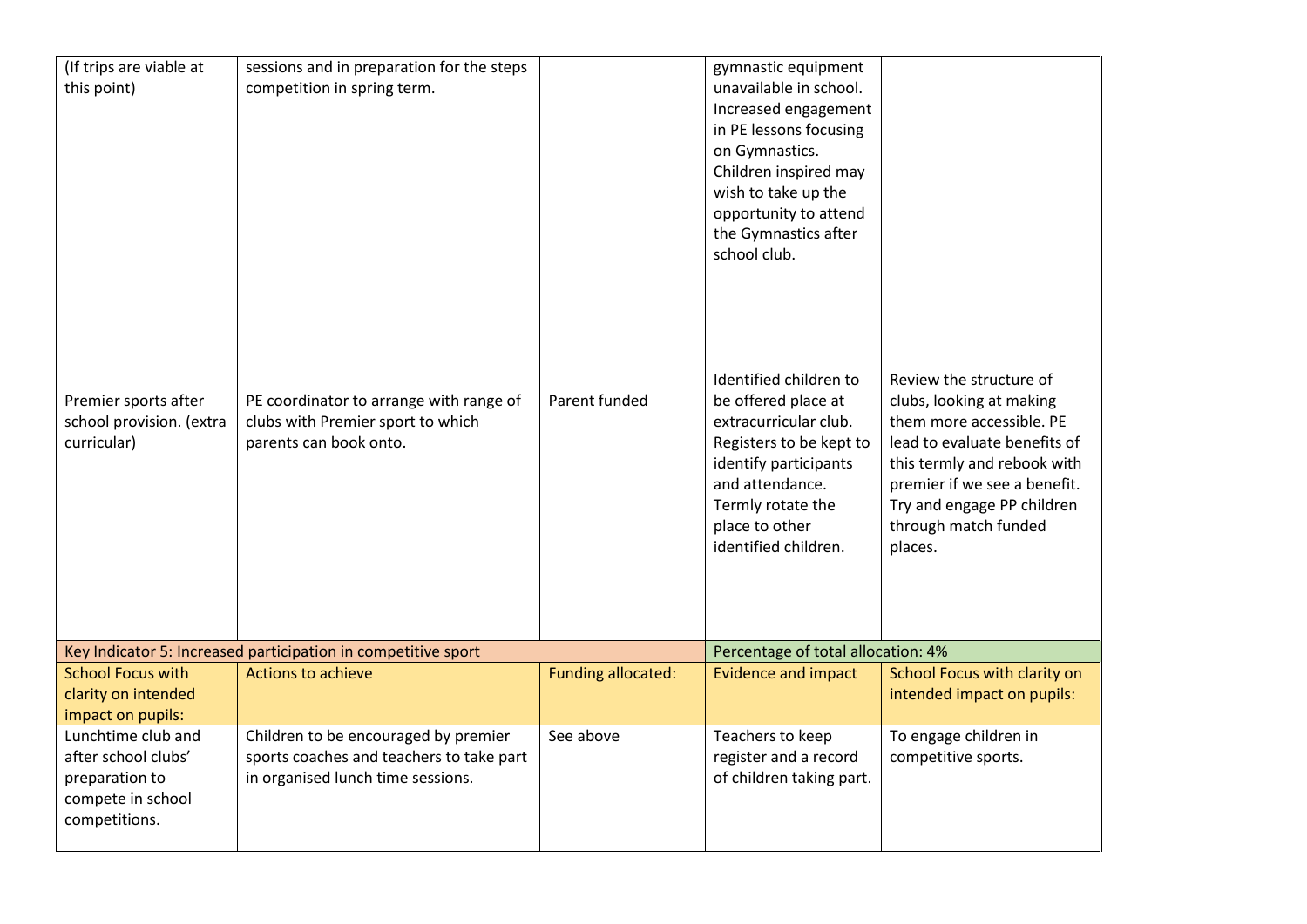| More intra school<br>competitions                                                          | PE coordinator to meet with Fairfield<br>staff and discuss year group and class<br>competitions.                                                                                                                                                               | Free                                             | Class teachers to keep<br>score sheet which is<br>passed back to the PE<br>coordinator. Celebrate<br>results in celebration<br>assembly.                                                                                                                    | Teaching pupil's morals and<br>values when competing<br>(passion, self-belief, respect,<br>honesty, determination and<br>team work) supporting<br>others accepting winning<br>and losing graciously. (school<br>games beliefs;                                                                     |
|--------------------------------------------------------------------------------------------|----------------------------------------------------------------------------------------------------------------------------------------------------------------------------------------------------------------------------------------------------------------|--------------------------------------------------|-------------------------------------------------------------------------------------------------------------------------------------------------------------------------------------------------------------------------------------------------------------|----------------------------------------------------------------------------------------------------------------------------------------------------------------------------------------------------------------------------------------------------------------------------------------------------|
| Virtual sports day/<br>Sports day- whole<br>school event<br>depending on<br>circumstances. | PE coordinator and year group leaders to<br>meet in summer term to organise<br>structure and races. Look at providing a<br>federation sports day to build links<br>between the school.<br>PE coordinator to purchase prizes for<br>winning teams and children. | £100 prizes                                      | All children to have<br>the opportunity to<br>compete<br>competitively.<br>Teachers to record<br>scores and celebrate<br>within Year group<br>assembly alongside<br>awards for<br>Sportsman<br>$\overline{\phantom{0}}$<br>ship<br>Never giving<br>up award | Children to have increase<br>confidence in performing<br>and competing against<br>others.<br>Children to have fun<br>competing with their peers<br>in races.<br>To embed the morals or<br>sportsman ship.<br>To allow the children an<br>opportunity to reflect on<br>their progress in athletics. |
| Take part in Felixstowe<br>Pyramid of school<br>events.                                    | PE coordinator to keep in touch with the<br>pyramid about upcoming events and<br>enter teams into the competitions.                                                                                                                                            | Travel costs and<br>release for teachers<br>£500 | Children to have<br>opportunity to take<br>part in a completion<br>outside of school.                                                                                                                                                                       | Children to have increase<br>confidence in performing<br>and competing against<br>others.                                                                                                                                                                                                          |